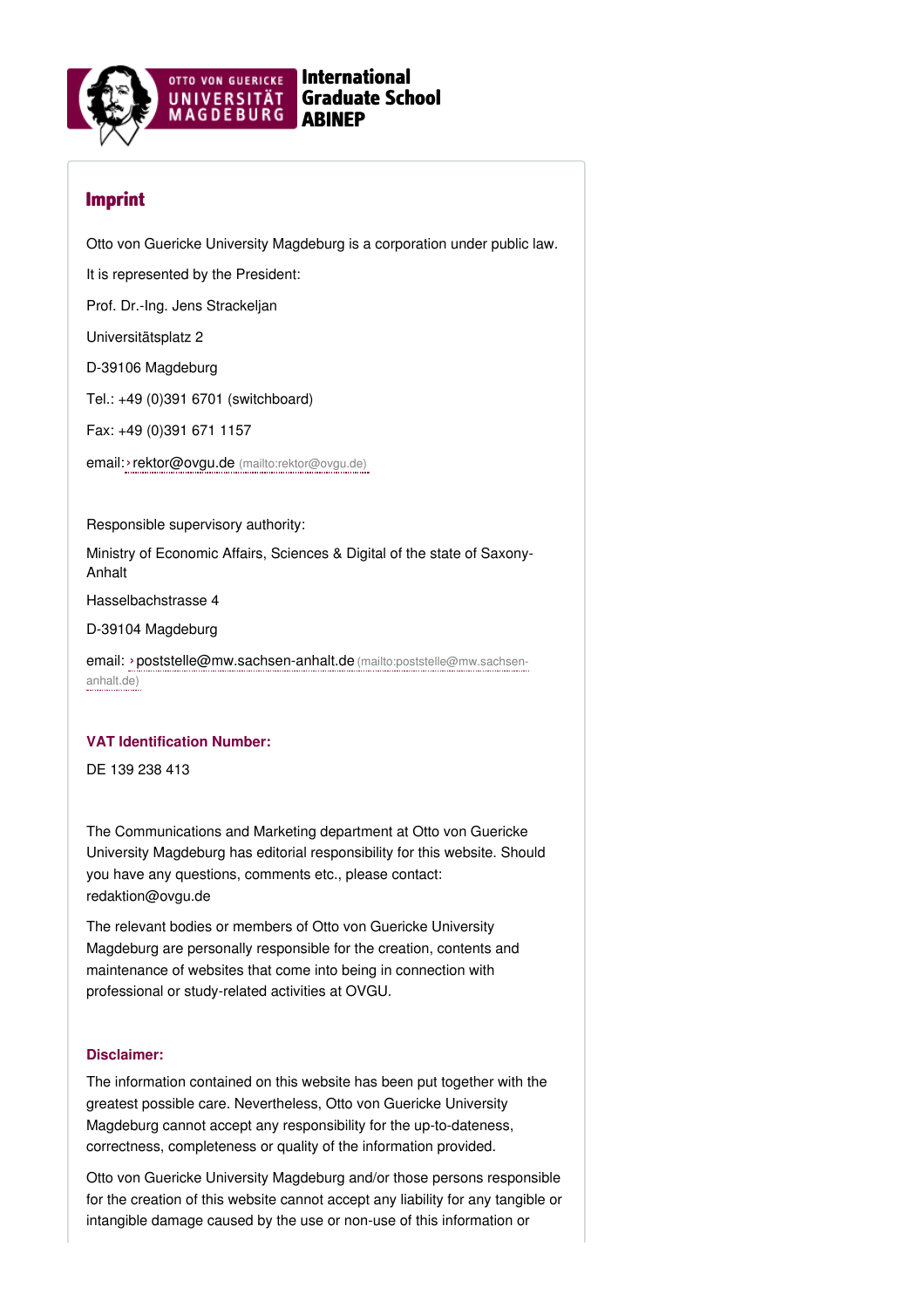through the use of erroneous and incomplete information, unless it is as a result of intent or gross negligence.

All online content is non-binding and without obligation. Otto von Guericke University Magdeburg reserves the right to alter, supplement, delete, or temporarily or definitively cease to publish parts of its website or the entire online offering without prior notice.

### **Links:**

Where Otto von Guericke University Magdeburg makes direct or indirect reference to external websites (hyperlinks), it is not responsible for their content. The content of the linked websites does not lie within the area of responsibility of Otto von Guericke University Magdeburg, but is solely that of the respective operators. At the time of linking, no illegal content was apparent on these websites. Should Otto von Guericke University Magdeburg become aware of any illegal content after linking to the sites, it will immediately remove such references to external websites from its information offering.

Otto von Guericke University Magdeburg has no influence on the design, content or authorship of linked sites. It distances itself expressly from the content of any linked pages that were changed after the links were published. The aforementioned applies to all links and references placed within the online content of Otto von Guericke University Magdeburg as well as to third-party entries in any visitor books, discussion forums, link directories and mailing lists set up by the respective author, and in the content of all other forms of database to which write access is enabled. For illegal, erroneous or incomplete content and especially for damage arising from the use or non-use of information offered of this kind, only the provider of the site to which a link is posted shall be liable.

#### **Copyright and trademark law**

The logo of Otto von Guericke University Magdeburg is registered as a protected wordmark and logo.

Otto von Guericke University Magdeburg strives to respect the copyright of the images, graphics, sound files, video sequences and text used by it (hereafter referred to as "objects"), to use objects created internally or to make recourse to objects in the public domain.

All of the logos and trademarks that appear on this website that may possibly be protected by third parties are subject to the provisions of the relevant trademark law as applicable and the rights of ownership of the relevant registered owner. A mere reference to the logos and trademarks does not mean that these are not protected by third party rights.

The copyright for objects on this website created by Otto von Guericke University Magdeburg lies solely with Otto von Guericke University Magdeburg.

Without the approval of Otto von Guericke University Magdeburg the reproduction or use of such objects in other electronic or printed publications is not permissible.